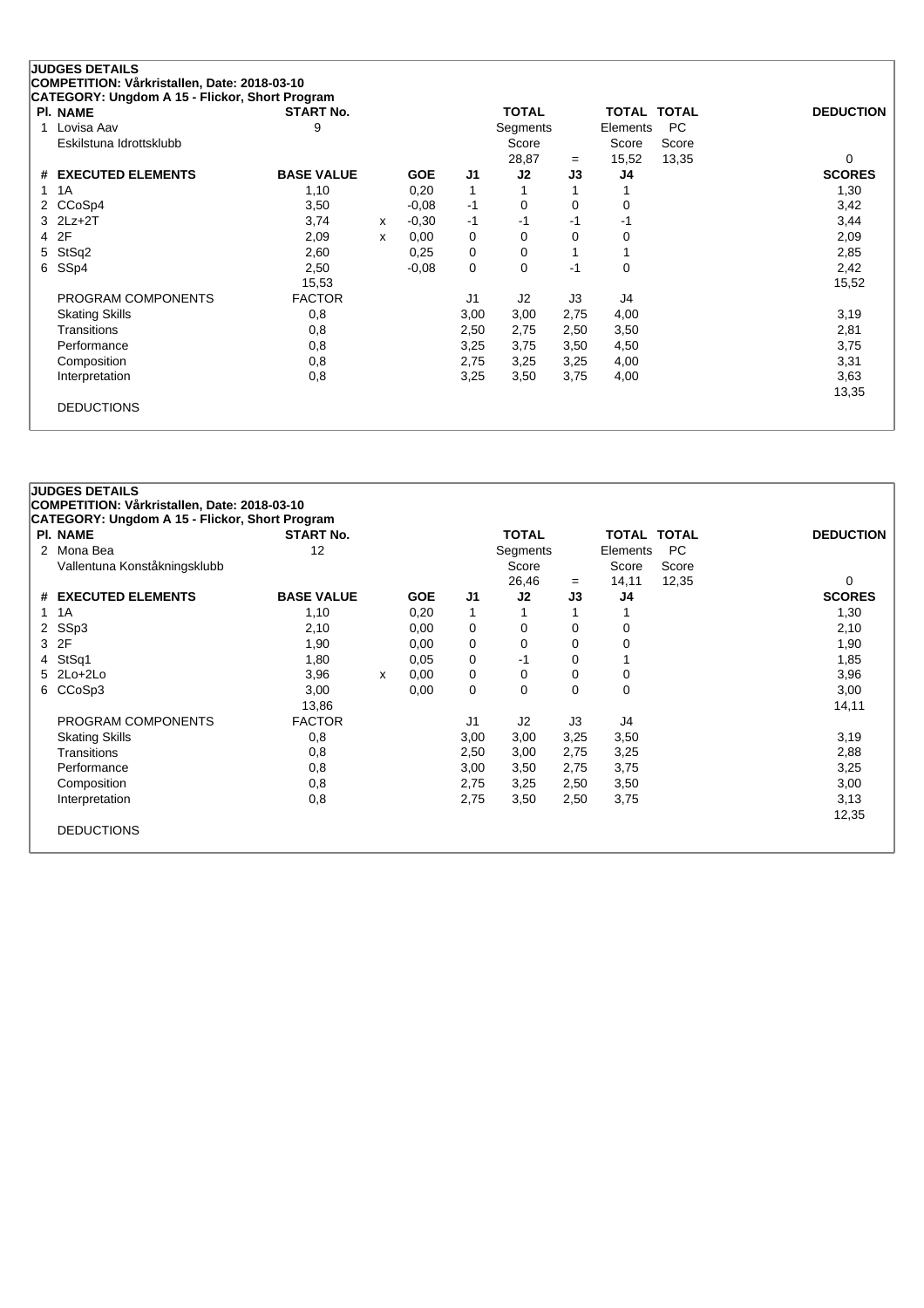| CATEGORY: Ungdom A 15 - Flickor, Short Program |                   |            |                |              |      |                    |           |                  |
|------------------------------------------------|-------------------|------------|----------------|--------------|------|--------------------|-----------|------------------|
| <b>PI. NAME</b>                                | <b>START No.</b>  |            |                | <b>TOTAL</b> |      | <b>TOTAL TOTAL</b> |           | <b>DEDUCTION</b> |
| 3 Maja Tohver                                  | 14                |            |                | Segments     |      | Elements           | <b>PC</b> |                  |
| Västra Frölunda KK                             |                   |            |                | Score        |      | Score              | Score     |                  |
|                                                |                   |            |                | 24,90        | $=$  | 13,40              | 12,00     | 0,5              |
| # EXECUTED ELEMENTS                            | <b>BASE VALUE</b> | <b>GOE</b> | J1             | J2           | J3   | J4                 |           | <b>SCORES</b>    |
| 1 2A                                           | 3,30              | $-1,50$    | $-3$           | $-3$         | -3   | $-3$               |           | 1,80             |
| 2 2F                                           | 1,90              | $-0,45$    | $-2$           | $-2$         | $-1$ | -1                 |           | 1,45             |
| $3$ $2Lz+2T$                                   | 3,40              | 0,00       | 0              | 0            | 0    | 0                  |           | 3,40             |
| 4 SSp2                                         | 1,60              | 0,00       | 0              | 0            | 0    | 0                  |           | 1,60             |
| 5 StSq1                                        | 1,80              | 0,00       | 0              | 0            | 0    | 0                  |           | 1,80             |
| 6 CCoSp4                                       | 3,50              | $-0,15$    | 0              | 0            | $-1$ | $-1$               |           | 3,35             |
|                                                | 15,50             |            |                |              |      |                    |           | 13,40            |
| PROGRAM COMPONENTS                             | <b>FACTOR</b>     |            | J <sub>1</sub> | J2           | J3   | J4                 |           |                  |
| <b>Skating Skills</b>                          | 0,8               |            | 3,00           | 3,25         | 3,00 | 3,75               |           | 3,25             |
| Transitions                                    | 0,8               |            | 2,50           | 2,75         | 2,75 | 3,50               |           | 2,88             |
| Performance                                    | 0,8               |            | 2,75           | 2,75         | 2,75 | 3,75               |           | 3,00             |
| Composition                                    | 0,8               |            | 2,75           | 2,75         | 2,50 | 3,75               |           | 2,94             |
| Interpretation                                 | 0,8               |            | 2,50           | 2,75         | 2,50 | 4,00               |           | 2,94             |
|                                                |                   |            |                |              |      |                    |           | 12,00            |
| <b>DEDUCTIONS</b>                              |                   |            |                |              |      |                    |           |                  |
| Falls: 1                                       |                   |            |                |              |      |                    |           |                  |

| <b>JUDGES DETAILS</b><br>COMPETITION: Vårkristallen, Date: 2018-03-10<br><b>CATEGORY: Ungdom A 15 - Flickor, Short Program</b> |                   |   |            |                |              |          |             |           |                  |
|--------------------------------------------------------------------------------------------------------------------------------|-------------------|---|------------|----------------|--------------|----------|-------------|-----------|------------------|
| <b>PI. NAME</b>                                                                                                                | <b>START No.</b>  |   |            |                | <b>TOTAL</b> |          | TOTAL TOTAL |           | <b>DEDUCTION</b> |
| 4 Sissel Feldt                                                                                                                 | 8                 |   |            |                | Segments     |          | Elements    | <b>PC</b> |                  |
| Borås Konståkningsklubb                                                                                                        |                   |   |            |                | Score        |          | Score       | Score     |                  |
|                                                                                                                                |                   |   |            |                | 24,47        | $=$      | 13,62       | 11,35     | 0,5              |
| # EXECUTED ELEMENTS                                                                                                            | <b>BASE VALUE</b> |   | <b>GOE</b> | J <sub>1</sub> | J2           | J3       | J4          |           | <b>SCORES</b>    |
| $1$ $2Lz+2Lo$                                                                                                                  | 3,90              |   | $-0.90$    | $-3$           | -3           | $-3$     | -3          |           | 3,00             |
| 2 CCoSp3                                                                                                                       | 3,00              |   | $-0.08$    | -1             | 0            | 0        | 0           |           | 2,92             |
| 3 StSq2                                                                                                                        | 2,60              |   | 0,13       | 0              | 1            | $\Omega$ | 0           |           | 2,73             |
| 4 1 A                                                                                                                          | 1,21              | X | 0,00       | 0              | 0            | $\Omega$ | 0           |           | 1,21             |
| 5 2F                                                                                                                           | 2,09              | X | $-0.08$    | -1             | $\mathbf 0$  | $\Omega$ | 0           |           | 2,01             |
| 6 LSp2                                                                                                                         | 1,90              |   | $-0,15$    | -1             | 0            | $-1$     | 0           |           | 1,75             |
|                                                                                                                                | 14,70             |   |            |                |              |          |             |           | 13,62            |
| PROGRAM COMPONENTS                                                                                                             | <b>FACTOR</b>     |   |            | J <sub>1</sub> | J2           | J3       | J4          |           |                  |
| <b>Skating Skills</b>                                                                                                          | 0,8               |   |            | 3,00           | 3,25         | 2,25     | 3,50        |           | 3,00             |
| Transitions                                                                                                                    | 0,8               |   |            | 2,25           | 3,00         | 1,75     | 2,75        |           | 2,44             |
| Performance                                                                                                                    | 0,8               |   |            | 2,75           | 3,50         | 2,00     | 3,75        |           | 3,00             |
| Composition                                                                                                                    | 0,8               |   |            | 2,50           | 3,25         | 2,00     | 3,50        |           | 2,81             |
| Interpretation                                                                                                                 | 0,8               |   |            | 2,50           | 3,25         | 2,25     | 3,75        |           | 2,94             |
|                                                                                                                                |                   |   |            |                |              |          |             |           | 11,35            |
| <b>DEDUCTIONS</b>                                                                                                              |                   |   |            |                |              |          |             |           |                  |
| Falls: 1                                                                                                                       |                   |   |            |                |              |          |             |           |                  |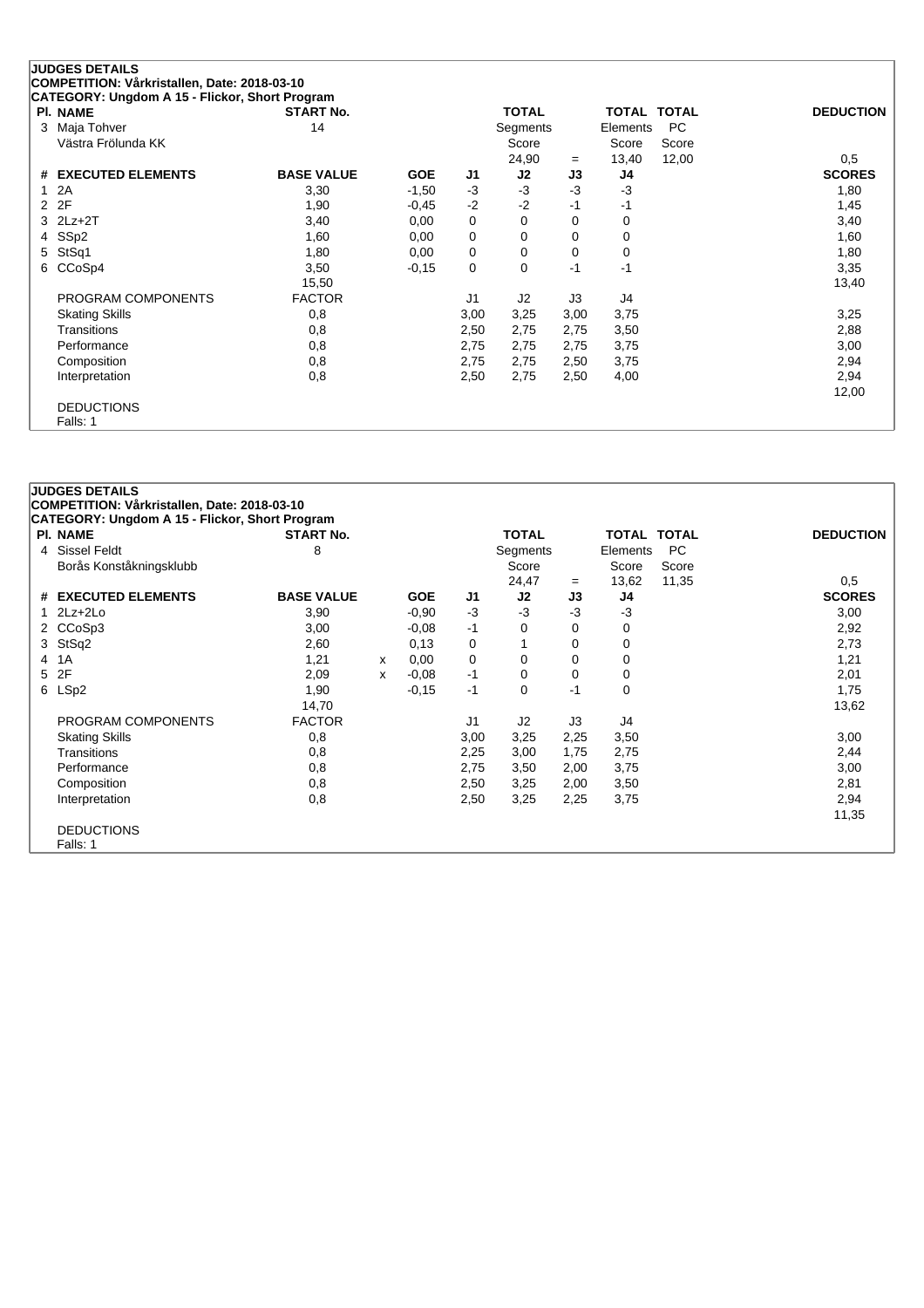| <b>PI. NAME</b>       | <b>START No.</b>  |            |                | <b>TOTAL</b>   |          | <b>TOTAL TOTAL</b> |           | <b>DEDUCTION</b> |
|-----------------------|-------------------|------------|----------------|----------------|----------|--------------------|-----------|------------------|
| 5 Sarah Casselbrant   |                   |            |                | Segments       |          | Elements           | <b>PC</b> |                  |
| Västra Frölunda KK    |                   |            |                | Score          |          | Score              | Score     |                  |
|                       |                   |            |                | 24,25          | $=$      | 13,25              | 11,00     | 0                |
| # EXECUTED ELEMENTS   | <b>BASE VALUE</b> | <b>GOE</b> | J1             | J2             | J3       | J4                 |           | <b>SCORES</b>    |
| 1 1 A                 | 1,10              | 0,00       | 0              | 0              | 0        | 0                  |           | 1,10             |
| 2 2F                  | 1,90              | 0,00       | 0              | 0              | 0        | 0                  |           | 1,90             |
| 3 2Lo+2T              | 3,10              | 0,08       | 0              | 0              |          | 0                  |           | 3,18             |
| 4 CCoSp3              | 3,00              | 0,00       | 0              | 0              | 0        | 0                  |           | 3,00             |
| 5 StSq1               | 1,80              | $-0.15$    | 0              | -1             | -1       | 0                  |           | 1,65             |
| 6 SSp4                | 2,50              | $-0.08$    | $-1$           | $\Omega$       | $\Omega$ | 0                  |           | 2,42             |
|                       | 13,40             |            |                |                |          |                    |           | 13,25            |
| PROGRAM COMPONENTS    | <b>FACTOR</b>     |            | J <sub>1</sub> | J <sub>2</sub> | J3       | J4                 |           |                  |
| <b>Skating Skills</b> | 0,8               |            | 2,50           | 3,00           | 2,75     | 3,50               |           | 2,94             |
| Transitions           | 0,8               |            | 2,25           | 2,75           | 2,50     | 3,25               |           | 2,69             |
| Performance           | 0,8               |            | 2,50           | 3,25           | 2,25     | 3,50               |           | 2,88             |
| Composition           | 0,8               |            | 2,25           | 3,00           | 2,00     | 3,25               |           | 2,63             |
| Interpretation        | 0,8               |            | 2,00           | 2,75           | 2,25     | 3,50               |           | 2,63             |
|                       |                   |            |                |                |          |                    |           | 11,00            |

| <b>PI. NAME</b>       | <b>START No.</b>  |            |      | <b>TOTAL</b> |      | <b>TOTAL TOTAL</b> |           | <b>DEDUCTION</b> |
|-----------------------|-------------------|------------|------|--------------|------|--------------------|-----------|------------------|
| 6 Linn Werner         | 6                 |            |      | Segments     |      | Elements           | <b>PC</b> |                  |
| Västra Frölunda KK    |                   |            |      | Score        |      | Score              | Score     |                  |
|                       |                   |            |      | 23,66        | $=$  | 13,51              | 10,15     | 0                |
| # EXECUTED ELEMENTS   | <b>BASE VALUE</b> | <b>GOE</b> | J1   | J2           | J3   | J4                 |           | <b>SCORES</b>    |
| 1 2A                  | 3,30              | $-1,13$    | $-3$ | $-2$         | $-2$ | $-2$               |           | 2,17             |
| $2Z + 2T$             | 3,20              | $-0,45$    | $-2$ | -1           | -1   | $-2$               |           | 2,75             |
| $3$ $2Lz$             | 2,10              | $-0.68$    | $-3$ | $-2$         | $-2$ | -2                 |           | 1,42             |
| 4 SSp3                | 2,10              | 0,13       | 0    | 0            | 0    |                    |           | 2,23             |
| 5 StSq2               | 2,60              | $-0,13$    | 0    | -1           | 0    | 0                  |           | 2,47             |
| 6 CCoSp3              | 3,00              | $-0.53$    | $-2$ | $-2$         | -1   | $-2$               |           | 2,47             |
|                       | 16,30             |            |      |              |      |                    |           | 13,51            |
| PROGRAM COMPONENTS    | <b>FACTOR</b>     |            | J1   | J2           | J3   | J4                 |           |                  |
| <b>Skating Skills</b> | 0,8               |            | 2,50 | 3,00         | 2,25 | 3,25               |           | 2,75             |
| Transitions           | 0,8               |            | 2,00 | 2,75         | 2,00 | 3,00               |           | 2,44             |
| Performance           | 0,8               |            | 2,25 | 2,75         | 2,00 | 2,75               |           | 2,44             |
| Composition           | 0,8               |            | 2,25 | 3,00         | 2,00 | 3,00               |           | 2,56             |
| Interpretation        | 0,8               |            | 2,25 | 2,75         | 2,00 | 3,00               |           | 2,50             |
|                       |                   |            |      |              |      |                    |           | 10,15            |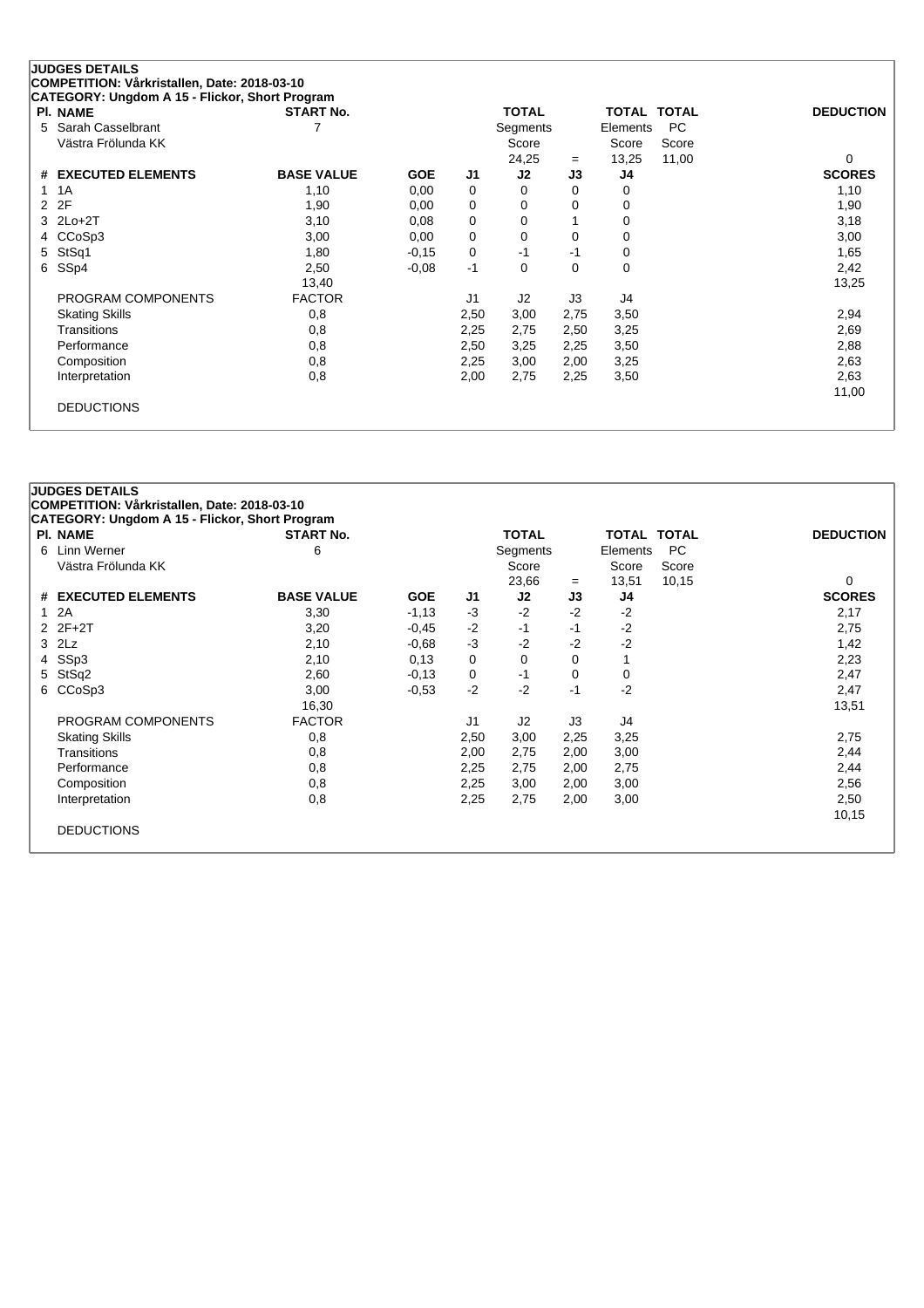| <b>PI. NAME</b>       | <b>START No.</b>  |   |            |                | <b>TOTAL</b>   |      | TOTAL TOTAL |       | <b>DEDUCTION</b> |
|-----------------------|-------------------|---|------------|----------------|----------------|------|-------------|-------|------------------|
| 7 Amanda Eriksson     | 10                |   |            |                | Segments       |      | Elements    | PC.   |                  |
| Västra Frölunda KK    |                   |   |            |                | Score          |      | Score       | Score |                  |
|                       |                   |   |            |                | 23,63          | $=$  | 12,28       | 11,35 | 0                |
| # EXECUTED ELEMENTS   | <b>BASE VALUE</b> |   | <b>GOE</b> | J1             | J2             | J3   | J4          |       | <b>SCORES</b>    |
| $1$ $2Lz+2T$          | 3,40              |   | $-0.90$    | $-3$           | $-3$           | -3   | -3          |       | 2,50             |
| 2 2F                  | 1,90              |   | $-0.53$    | $-3$           | $-2$           | -1   | -1          |       | 1,37             |
| 3 SSp3                | 2,10              |   | 0,00       | 0              | 0              | 0    | 0           |       | 2,10             |
| 4 StSq2               | 2,60              |   | 0,00       | 0              | 0              | 0    | 0           |       | 2,60             |
| 5 1A                  | 1,21              | x | 0,00       | 0              | 0              | 0    | 0           |       | 1,21             |
| 6 CCoSp1              | 2,00              |   | 0,50       | $\mathbf{1}$   |                |      |             |       | 2,50             |
|                       | 13,21             |   |            |                |                |      |             |       | 12,28            |
| PROGRAM COMPONENTS    | <b>FACTOR</b>     |   |            | J <sub>1</sub> | J <sub>2</sub> | J3   | J4          |       |                  |
| <b>Skating Skills</b> | 0,8               |   |            | 2,75           | 3,00           | 3,25 | 3,50        |       | 3,13             |
| Transitions           | 0,8               |   |            | 2,25           | 2,75           | 3,00 | 3,25        |       | 2,81             |
| Performance           | 0,8               |   |            | 2,50           | 2,75           | 2,75 | 3,25        |       | 2,81             |
| Composition           | 0,8               |   |            | 2,25           | 2,75           | 2,50 | 3,25        |       | 2,69             |
| Interpretation        | 0,8               |   |            | 2,25           | 3,00           | 2,50 | 3,25        |       | 2,75             |
|                       |                   |   |            |                |                |      |             |       | 11,35            |
| <b>DEDUCTIONS</b>     |                   |   |            |                |                |      |             |       |                  |

|   | CATEGORY: Ungdom A 15 - Flickor, Short Program<br><b>PI. NAME</b> | <b>START No.</b>  |   |            |      | <b>TOTAL</b> |          | <b>TOTAL</b> | <b>TOTAL</b> |                  |
|---|-------------------------------------------------------------------|-------------------|---|------------|------|--------------|----------|--------------|--------------|------------------|
| 8 | Wilma Rosenlund                                                   | 5                 |   |            |      | Segments     |          | Elements     | <b>PC</b>    | <b>DEDUCTION</b> |
|   | Kalmar Konståkningsklubb                                          |                   |   |            |      | Score        |          | Score        | Score        |                  |
|   |                                                                   |                   |   |            |      | 22,34        | $=$      | 11,04        | 12,80        | 1,5              |
|   | # EXECUTED ELEMENTS                                               | <b>BASE VALUE</b> |   | <b>GOE</b> | J1   | J2           | J3       | J4           |              | <b>SCORES</b>    |
|   | 1 1 A                                                             | 1,10              |   | 0,20       | 1    |              |          |              |              | 1,30             |
|   | 2 CCoSp3                                                          | 3,00              |   | 0,88       | 2    |              | 2        | 2            |              | 3,88             |
|   | 3 2T+COMBO+2T*                                                    | $\star$<br>1,43   | x | $-0.60$    | -3   | $-3$         | -3       | -3           |              | 0,83             |
|   | 4 2 S                                                             | 1,43              | x | 0,10       | 1    | $\Omega$     |          | 0            |              | 1,53             |
| 5 | StSq1                                                             | 1,80              |   | $-0,15$    | $-1$ | -1           | $\Omega$ | 0            |              | 1,65             |
|   | 6 SSp2                                                            | 1,60              |   | 0,25       | 1    | 0            | 0        | 1            |              | 1,85             |
|   |                                                                   | 10,36             |   |            |      |              |          |              |              | 11,04            |
|   | PROGRAM COMPONENTS                                                | <b>FACTOR</b>     |   |            | J1   | J2           | J3       | J4           |              |                  |
|   | <b>Skating Skills</b>                                             | 0,8               |   |            | 3,50 | 2,75         | 3,00     | 4,00         |              | 3,31             |
|   | Transitions                                                       | 0,8               |   |            | 3,25 | 2,50         | 2,50     | 4,25         |              | 3,13             |
|   | Performance                                                       | 0,8               |   |            | 3,25 | 3,25         | 2,50     | 4,00         |              | 3,25             |
|   | Composition                                                       | 0,8               |   |            | 3,25 | 2,75         | 2,00     | 4,00         |              | 3,00             |
|   | Interpretation                                                    | 0,8               |   |            | 3,25 | 3,50         | 2,25     | 4,25         |              | 3,31             |
|   |                                                                   |                   |   |            |      |              |          |              |              | 12,80            |
|   | <b>DEDUCTIONS</b>                                                 |                   |   |            |      |              |          |              |              |                  |
|   | Time Violation: 1<br>Falls: 1                                     |                   |   |            |      |              |          |              |              |                  |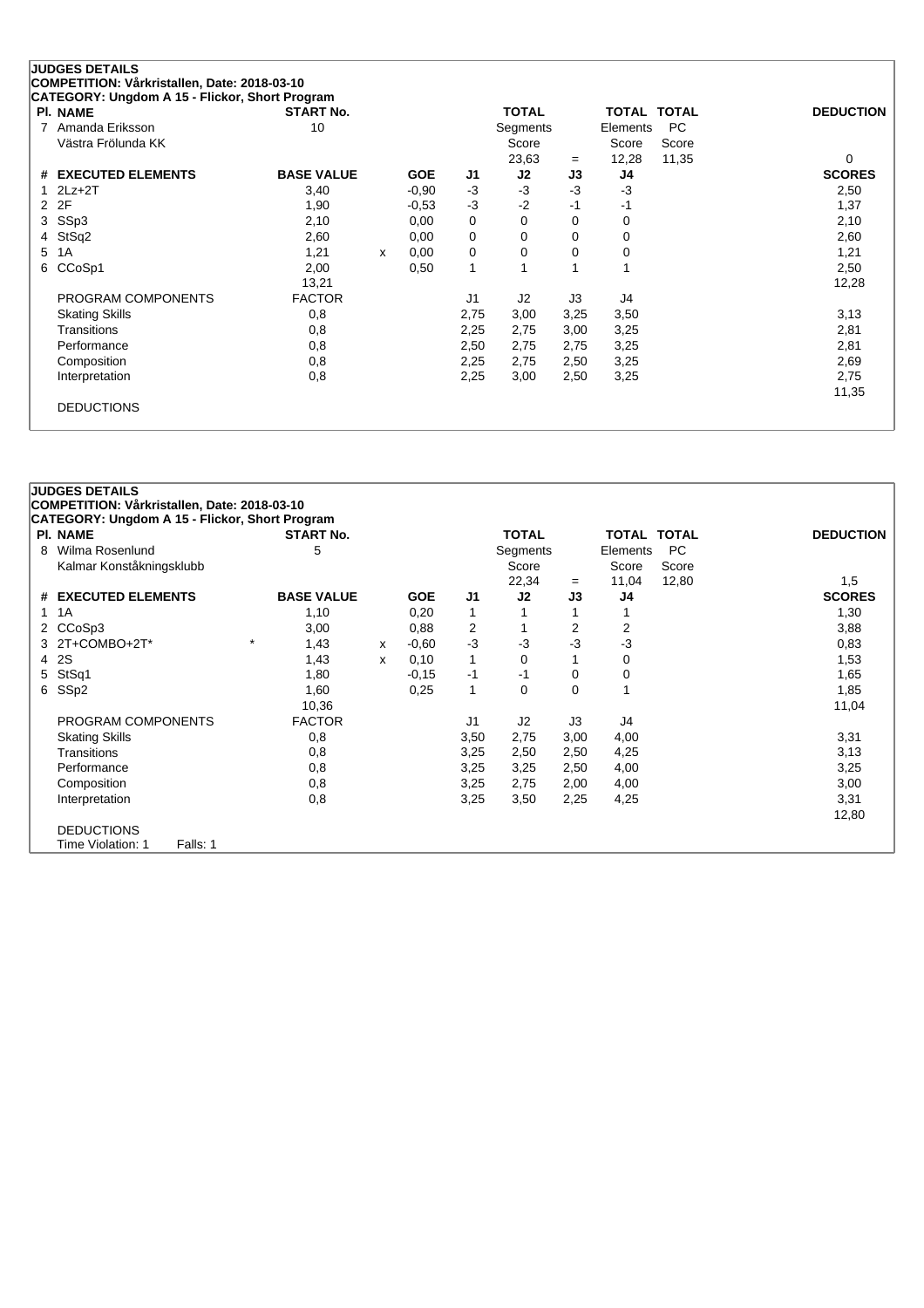| <b>PI. NAME</b>             |         | <b>START No.</b>  |   |            |                          | <b>TOTAL</b>   |          | TOTAL TOTAL |       | <b>DEDUCTION</b> |
|-----------------------------|---------|-------------------|---|------------|--------------------------|----------------|----------|-------------|-------|------------------|
| 9 Katharina Crona           |         | 2                 |   |            |                          | Segments       |          | Elements    | PC.   |                  |
| Göteborgs Konståkningsklubb |         |                   |   |            |                          | Score          |          | Score       | Score |                  |
|                             |         |                   |   |            |                          | 22,30          | $=$      | 10,65       | 11,65 | 0                |
| # EXECUTED ELEMENTS         |         | <b>BASE VALUE</b> |   | <b>GOE</b> | J <sub>1</sub>           | J2             | J3       | J4          |       | <b>SCORES</b>    |
| $1 1Lz^* + 1T^*$            | $\star$ | 0,00              |   | 0,00       | $\overline{\phantom{a}}$ |                | --       |             |       | 0,00             |
| 2 SSp3                      |         | 2,10              |   | 0,13       | 0                        |                | 0        | 0           |       | 2,23             |
| 3 StSq2                     |         | 2,60              |   | 0,25       | 1                        |                | 0        | 0           |       | 2,85             |
| 4 2Fe                       | e       | 1,54              | x | $-0.68$    | $-2$                     | -3             | -2       | $-2$        |       | 0,86             |
| 5 1A                        |         | 1,21              | x | 0,00       | 0                        | 0              | 0        | 0           |       | 1,21             |
| 6 CCoSp4                    |         | 3,50              |   | 0,00       | 0                        | 0              | $\Omega$ | 0           |       | 3,50             |
|                             |         | 10,95             |   |            |                          |                |          |             |       | 10,65            |
| PROGRAM COMPONENTS          |         | <b>FACTOR</b>     |   |            | J1                       | J <sub>2</sub> | J3       | J4          |       |                  |
| <b>Skating Skills</b>       |         | 0,8               |   |            | 3,25                     | 3,25           | 2,25     | 4,00        |       | 3,19             |
| Transitions                 |         | 0,8               |   |            | 2,75                     | 2,75           | 1,75     | 3,75        |       | 2,75             |
| Performance                 |         | 0,8               |   |            | 2,75                     | 3,50           | 2,25     | 4,00        |       | 3,13             |
| Composition                 |         | 0,8               |   |            | 2,75                     | 2,75           | 1,75     | 3,50        |       | 2,69             |
| Interpretation              |         | 0,8               |   |            | 2,75                     | 2,75           | 2,00     | 3,75        |       | 2,81             |
|                             |         |                   |   |            |                          |                |          |             |       | 11,65            |
| <b>DEDUCTIONS</b>           |         |                   |   |            |                          |                |          |             |       |                  |

| <b>PI. NAME</b>       | <b>START No.</b>  |   |            |                | <b>TOTAL</b> |          | TOTAL TOTAL |           | <b>DEDUCTION</b> |
|-----------------------|-------------------|---|------------|----------------|--------------|----------|-------------|-----------|------------------|
| 10 Matilda Ljungqvist |                   |   |            |                | Segments     |          | Elements    | <b>PC</b> |                  |
| Västra Frölunda KK    |                   |   |            |                | Score        |          | Score       | Score     |                  |
|                       |                   |   |            |                | 21,68        | $=$      | 12,13       | 10,05     | 0.5              |
| # EXECUTED ELEMENTS   | <b>BASE VALUE</b> |   | <b>GOE</b> | J <sub>1</sub> | J2           | J3       | J4          |           | <b>SCORES</b>    |
| $1$ $2Lz+2Lo$         | 3,90              |   | $-0.90$    | $-3$           | $-3$         | $-3$     | -3          |           | 3,00             |
| 2 2F                  | 1,90              |   | 0,00       | 0              | 0            | 0        | 0           |           | 1,90             |
| 3 CCoSp3              | 3,00              |   | $-0.53$    | $-2$           | $-2$         | -1       | $-2$        |           | 2,47             |
| 4 1 A                 | 1,21              | x | 0,00       | 0              | $\Omega$     | $\Omega$ | 0           |           | 1,21             |
| 5 LSp1                | 1,50              |   | $-0.30$    | $-2$           | $-1$         | $\Omega$ | -1          |           | 1,20             |
| 6 StSq2               | 2,60              |   | $-0.25$    | $-1$           | -1           | 0        | 0           |           | 2,35             |
|                       | 14,11             |   |            |                |              |          |             |           | 12,13            |
| PROGRAM COMPONENTS    | <b>FACTOR</b>     |   |            | J <sub>1</sub> | J2           | J3       | J4          |           |                  |
| <b>Skating Skills</b> | 0,8               |   |            | 2,50           | 2,75         | 2,00     | 3,00        |           | 2,56             |
| Transitions           | 0,8               |   |            | 2,25           | 3,00         | 1,50     | 2,75        |           | 2,38             |
| Performance           | 0,8               |   |            | 2,50           | 2,75         | 1,75     | 3,25        |           | 2,56             |
| Composition           | 0,8               |   |            | 2,50           | 3,25         | 2,00     | 3,00        |           | 2,69             |
| Interpretation        | 0,8               |   |            | 2,00           | 2,75         | 1,75     | 3,00        |           | 2,38             |
|                       |                   |   |            |                |              |          |             |           | 10,05            |
| <b>DEDUCTIONS</b>     |                   |   |            |                |              |          |             |           |                  |
| Falls: 1              |                   |   |            |                |              |          |             |           |                  |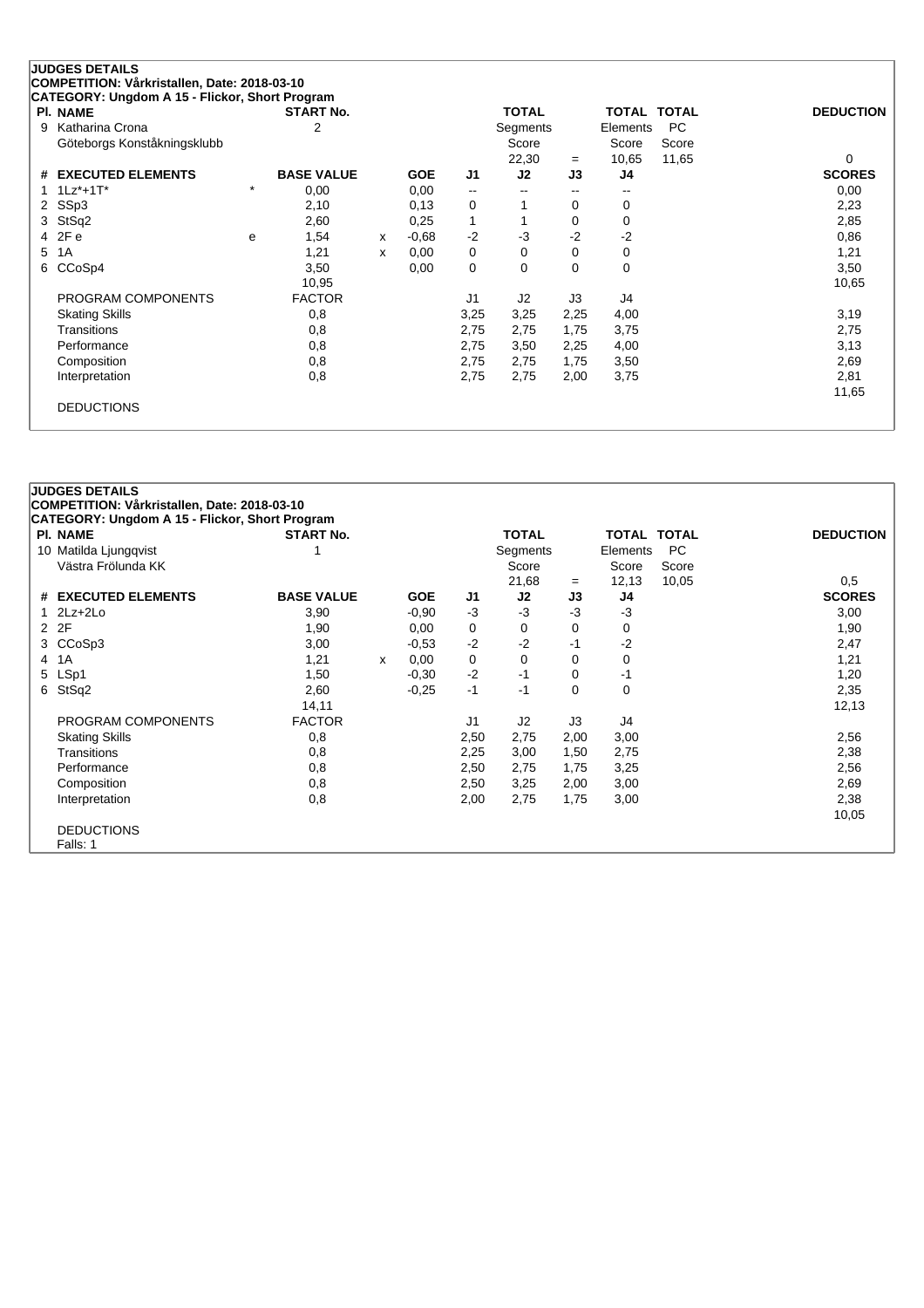#### **JUDGES DETAILS COMPETITION: Vårkristallen, Date: 2018-03-10**

**CATEGORY: Ungdom A 15 - Flickor, Short Program Pl. NAME START No. TOTAL TOTAL TOTAL DEDUCTION** 11 Embla Bergström 13 13 Segments Elements PC<br>Viggbyholms Idrottsklubb 13 13 Score Score Score Score Score Viggbyholms Idrottsklubb Score Score Score Score Score Score Score Score Score Score Score Score Score Score Score Score Score Score Score Score Score Score Score Score Score Score Score Score Score Score Score Score Score  $=$  10,69 10,20 0 **# EXECUTED ELEMENTS BASE VALUE GOE J1 J2 J3 J4 SCORES** 1 1A 1,10 0,00 0 0 0 0 1,10 2 2Lo+2Lo< <sup>&</sup>lt; 3,10 -0,53 -2 -2 -1 -2 2,57 3 CCoSp4 3,50 -0,23 0 -1 -1 -1 3,27 4 StSq1 1,80 -0,15 -1 -1 0 0 1,65 5 1F\* \* 0,00 <sup>x</sup> 0,00 -- -- -- -- 0,00 6 SSp3 2,10 0,00 0 0 0 0 2,10 11,60 10,69 PROGRAM COMPONENTS FACTOR J1 J2 J3 J4 Skating Skills 0,8 2,75 2,50 2,25 3,25 2,69 Transitions 0,8 2,50 2,50 2,00 3,00 2,50 Performance 0,8 2,50 2,75 2,00 3,00 2,56 Composition 0,8 2,50 2,50 1,75 3,00 2,44 Interpretation 0,8 2,50 2,50 2,00 3,25 2,56 10,20 DEDUCTIONS

| <b>PI. NAME</b>          |          | <b>START No.</b>  |   |            |                          | <b>TOTAL</b>   |          | <b>TOTAL TOTAL</b> |           | <b>DEDUCTION</b> |
|--------------------------|----------|-------------------|---|------------|--------------------------|----------------|----------|--------------------|-----------|------------------|
| 12 Victoria Uddegren     |          | 3                 |   |            |                          | Segments       |          | Elements           | <b>PC</b> |                  |
| Lerums Konståkningsklubb |          |                   |   |            |                          | Score          |          | Score              | Score     |                  |
|                          |          |                   |   |            |                          | 19,04          | $=$      | 8,39               | 10,65     | 0                |
| # EXECUTED ELEMENTS      |          | <b>BASE VALUE</b> |   | <b>GOE</b> | J <sub>1</sub>           | J2             | J3       | J4                 |           | <b>SCORES</b>    |
| 1Lz*+COMBO               | $^\star$ | 0,00              |   | 0,00       | $\overline{\phantom{a}}$ | $\sim$         | $-$      | $- -$              |           | 0,00             |
| $1F^*$<br>$\mathbf{2}$   | $\star$  | 0,00              |   | 0,00       | $\overline{\phantom{a}}$ | $\sim$         | $\sim$   |                    |           | 0,00             |
| CCoSp3<br>3              |          | 3,00              |   | 0,13       | 0                        | 0              |          | 0                  |           | 3,13             |
| 4 StSq2                  |          | 2,60              |   | 0,00       | 0                        | 0              | 0        | 0                  |           | 2,60             |
| 5 1A                     |          | 1,21              | x | 0,00       | 0                        | $\Omega$       | $\Omega$ | 0                  |           | 1,21             |
| SS <sub>p2</sub><br>6    |          | 1,60              |   | $-0,15$    | $-1$                     | $\mathbf 0$    | $\Omega$ | $-1$               |           | 1,45             |
|                          |          | 8,41              |   |            |                          |                |          |                    |           | 8,39             |
| PROGRAM COMPONENTS       |          | <b>FACTOR</b>     |   |            | J1                       | J <sub>2</sub> | J3       | J4                 |           |                  |
| <b>Skating Skills</b>    |          | 0,8               |   |            | 3,00                     | 2,75           | 2,25     | 3,50               |           | 2,88             |
| Transitions              |          | 0,8               |   |            | 2,25                     | 2,50           | 2,00     | 3,00               |           | 2,44             |
| Performance              |          | 0,8               |   |            | 2,50                     | 2,50           | 2,25     | 3,50               |           | 2,69             |
| Composition              |          | 0,8               |   |            | 2,50                     | 2,50           | 2,00     | 3,75               |           | 2,69             |
| Interpretation           |          | 0,8               |   |            | 2,50                     | 2,50           | 1,75     | 3,75               |           | 2,63             |
|                          |          |                   |   |            |                          |                |          |                    |           | 10,65            |